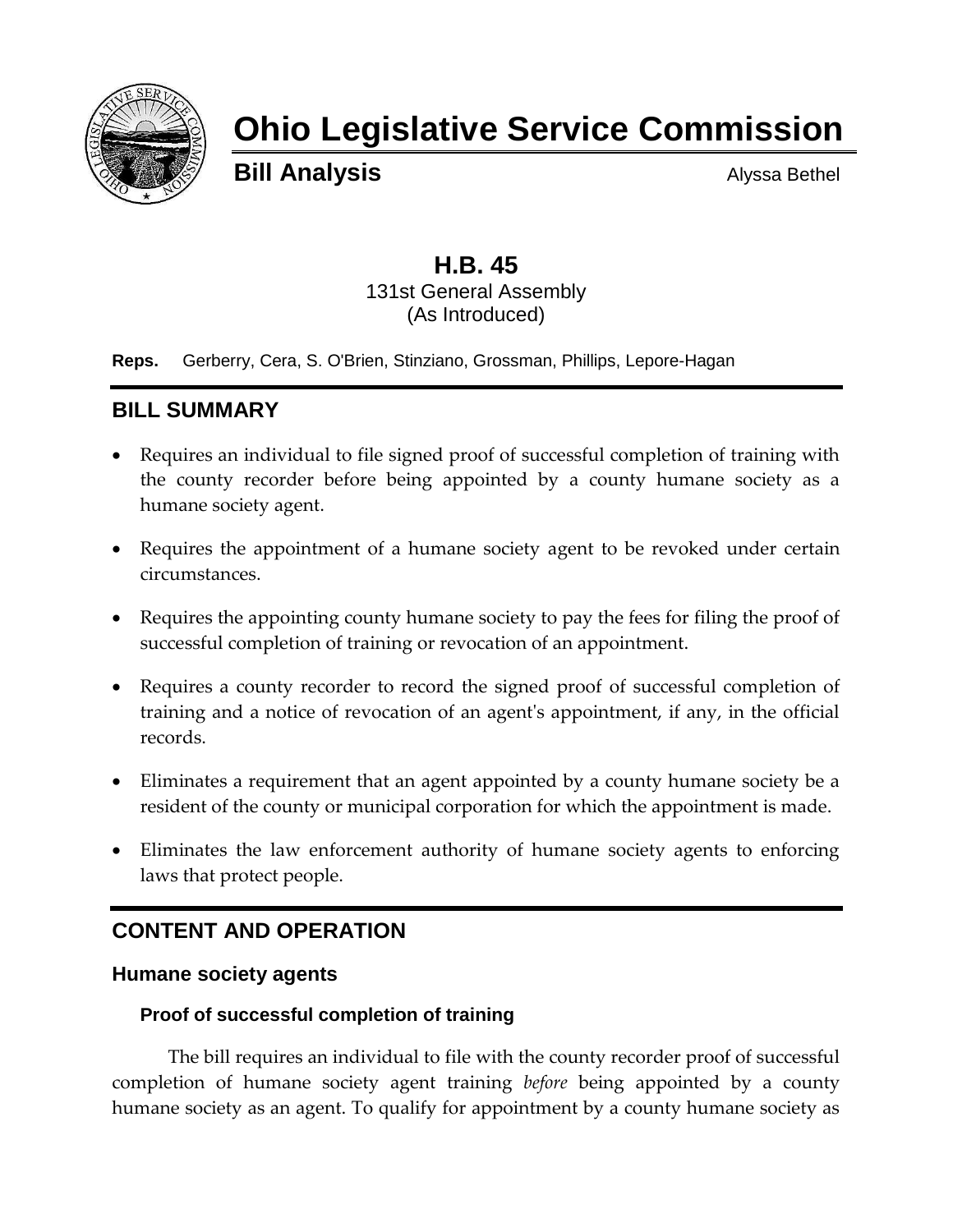a humane society agent, continuing law already requires that an individual successfully complete at least 20 hours of training that complies with rules of the Ohio Peace Officer Training Commission, on issues relating to the investigation and prosecution of cruelty to and neglect of animals, including instruction on traditional animal husbandry methods and training techniques, and customary owner-performed practices. The bill adds that the training curriculum may include livestock standards of care adopted by the Ohio Livestock Care Standards Board.<sup>1</sup>

Under the bill, the proof of successful completion of training must be signed by the chief executive officer of the organization or entity that provided the training and by the chief officer of the county humane society appointing the agent. Then, the signed proof of successful completion of training is presented to the mayor or probate judge for approval and signing. And lastly, the proof of successful completion of training must be filed with the county recorder. An appointment is not final until the day on which proof of successful completion of training is filed with the county recorder. Under current law, all agents appointed by a county humane society must be approved by the mayor of the municipality for which the appointments are made, or, if the society exists outside the municipality, by the probate judge of the county for which they are made. The bill makes this appointment approval dependent on whether the individual has successfully completed the required training, has obtained the required signatures, and has filed the signed proof of successful completion with the county recorder.<sup>2</sup>

The bill defines a "humane society agent" as an individual who complies with, and is appointed by a county humane society under the procedure described above for the purpose of investigating any person who is accused of an act of cruelty to animals, regardless of the title that is given to the individual.<sup>3</sup> The bill changes other statutes to use the defined term "humane society agent," rather than humane agent. 4

#### **Proof of successful completion for existing agents**

The bill specifies that an individual who is serving as a humane society agent on the bill's effective date must file with the county recorder proof of successful completion of training, including the required signatures, not later than six months after the bill's effective date. If that individual has not filed the required proof of successful completion of training with the county recorder, the individual is suspended as a

 $\overline{a}$ 

<sup>&</sup>lt;sup>1</sup> R.C. 109.73(A)(12) and (D) and 1717.06.

<sup>2</sup> R.C. 1717.06(A) and (B).

 $3$  R.C. 1717.01(C).

 $4$  R.C. 109.73(D), 959.131(E), and 1717.06.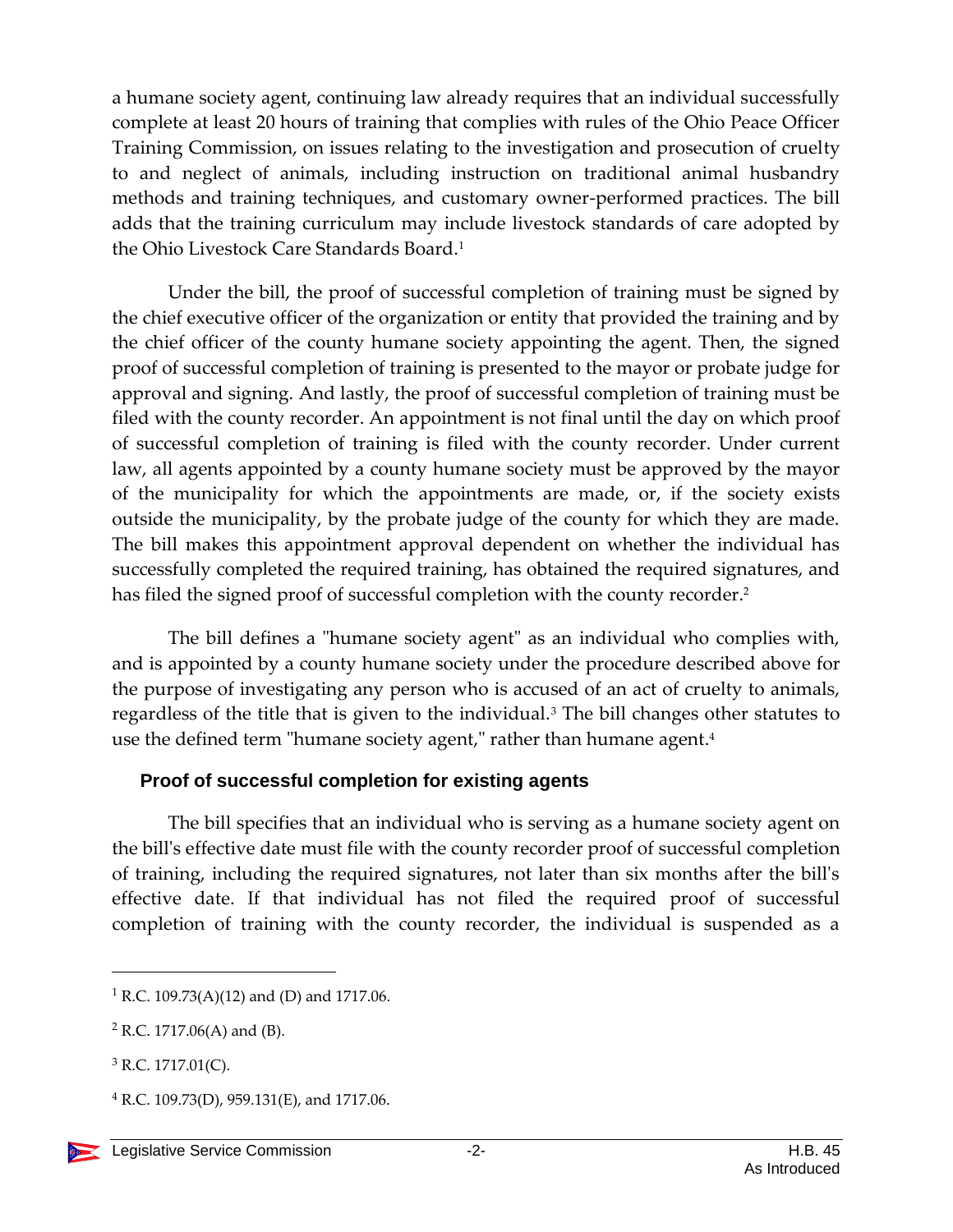humane society agent by operation of law until the proof is on file with the county recorder.<sup>5</sup>

#### **Revoking an appointment**

An individual who suspects that a humane society agent has not successfully completed the required training, or that an agent's proof of successful completion of training contains false or misleading information, may file a complaint with the mayor or probate judge who approved the appointment. The mayor or probate judge must investigate the complaint, and if either finds that the agent has not successfully completed the required training or that the proof of successful completion contains false or misleading information, the mayor or probate judge must rescind the approval of the appointment and order the humane society to revoke the appointment. The county humane society must file written notice with the county recorder of the revocation of a humane society agent's appointment. Revocation of the appointment must be duly noted and recorded in the county recorder's official records book. 6

#### **County recorder's recordkeeping requirement and filing fees**

The bill requires the county recorder to record in the "official records" proof of successful completion of training by humane society agents appointed by county humane societies and notices of revocations of those appointments.<sup>7</sup> The fee charged by the county recorder for filing proof of successful completion of training, and for recording revocation of an appointment, must be paid by the county humane society appointing the humane society agent. 8

## **Elimination of residency requirement**

The bill eliminates a requirement that an agent appointed by a county humane society must be a resident of the county or municipal corporation for which the appointment is made.<sup>9</sup>

 $\overline{a}$ 

 $5$  R.C. 1717.06(C).

<sup>6</sup> R.C. 1717.06(D).

<sup>7</sup> R.C. 317.08(A)(29).

 $8$  R.C. 1717.06(B) and (D).

 $^{9}$  R.C. 1717.06(A).